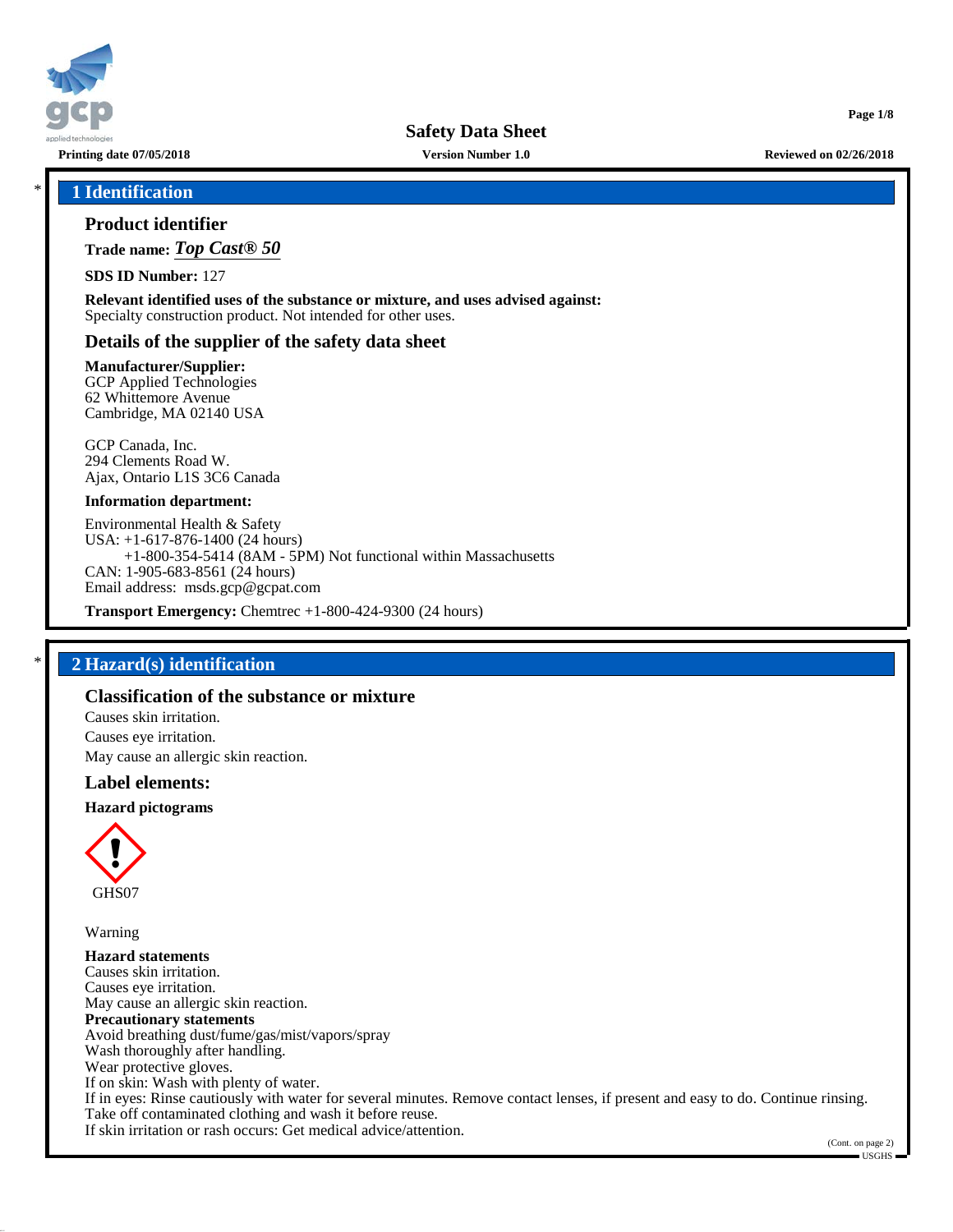# **Trade name:** *Top Cast® 50*

If eye irritation persists: Get medical advice/attention. Wash contaminated clothing before reuse. Dispose of contents/container in accordance with local/regional/national/international regulations. **NFPA ratings (scale 0 - 4)** 2 1  $\overline{0}$  $Health = 2$  $Fire = 1$ Reactivity  $= 0$ 

## **HMIS-ratings (scale 0 - 4)**

**REACTIVITY** 0 2  $\Box$  $Health = 2$  $Flammability = 1$ Reactivity  $= 0$ 

# **Other hazards**

 HEALTH FIRE

**Results of PBT and vPvB assessment**

**PBT:** Not applicable. **vPvB:** Not applicable.

# \* **3 Composition/information on ingredients**

# **Chemical characterization: Mixture**

| <b>Hazardous components:</b> |  |
|------------------------------|--|
|------------------------------|--|

77-92-9 Citric acid 5-<7.5%

57-55-6 Propylene glycol 5-<7.5%

26172-55-4 5-chloro-2-methyl-2H-isothiazol-3-one 0-chloro-2-methyl-2H-isothiazol-3-one 0-chloro-2-methyl-2H-isothiazol-3-one

**Additional information:** Non-hazardous ingredients may be listed in Section 15; Right-To-Know disclosure.

# \* **4 First-aid measures**

## **Description of first aid measures**

**General information:** Get medical advice/attention if you feel unwell.

#### **After inhalation:**

Supply fresh air. If required, provide artificial respiration. Keep patient warm. Consult doctor if symptoms persist.

#### **After skin contact:**

Immediately wash contaminated skin with soap or mild detergent and water. If this chemical soaks clothing, immediately remove clothing and wash skin.

**After eye contact:** Rinse opened eye for several minutes under running water.

#### **After swallowing:**

Do not induce vomiting; immediately call for medical help.

Never give anything by mouth to an unconscious person.

#### **Information for doctor:**

**Most important symptoms and effects, both acute and delayed** No further relevant information available.

**Indication of any immediate medical attention and special treatment needed** No further relevant information available.

# **5 Fire-fighting measures**

**Special hazards arising from the substance or mixture** No further relevant information available.

(Cont. from page 1)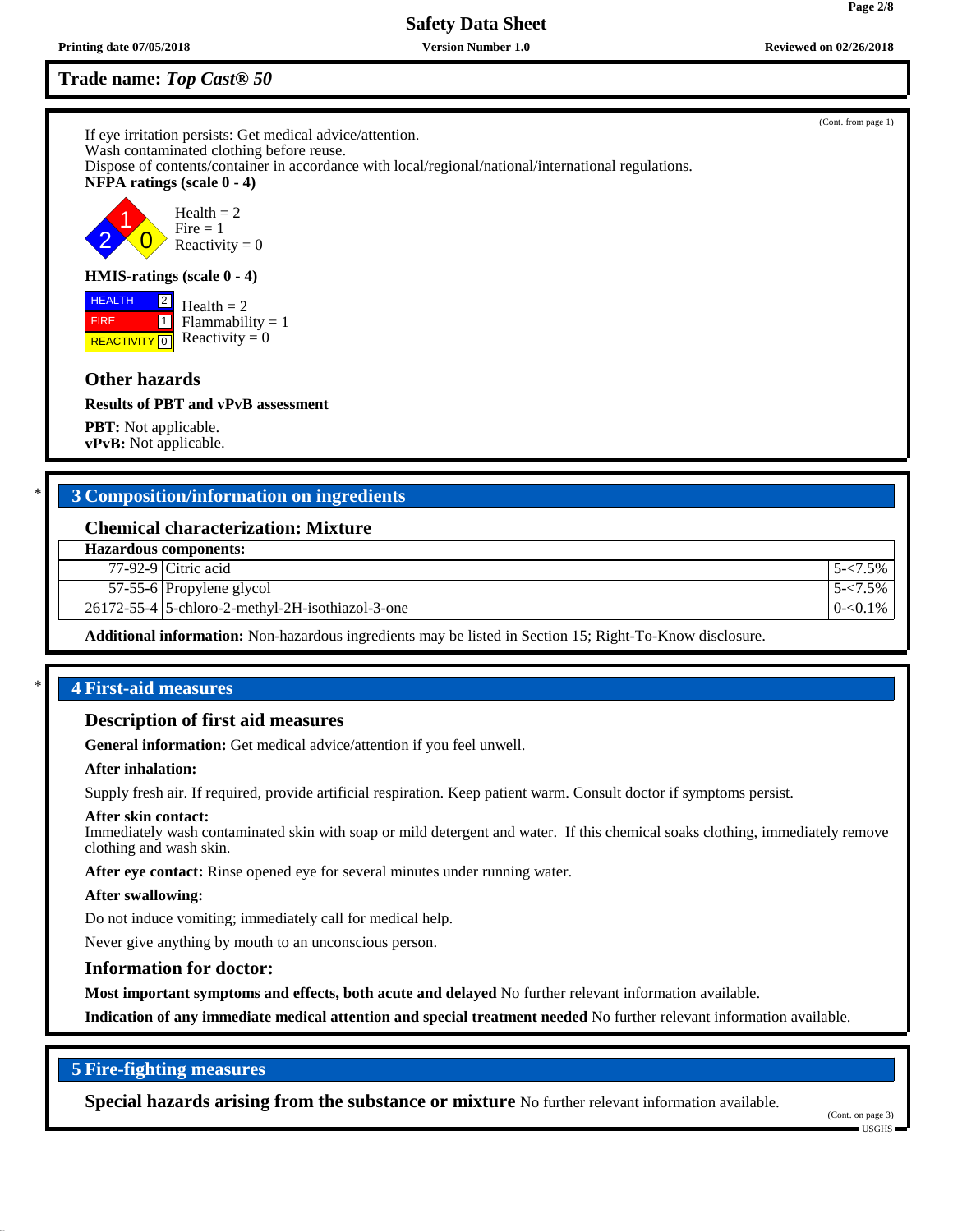**Trade name:** *Top Cast® 50*

(Cont. from page 2)

**Page 3/8**

**Additional information** Collect contaminated fire fighting water separately. It must not enter the sewage system.

# **6 Accidental release measures**

## **Personal precautions, protective equipment and emergency procedures**

Wear protective equipment. Keep unprotected persons away.

#### **Methods and material for containment and cleaning up:**

Contain and/or absorb spill with inert material (i.e. sand, vermiculite) then place in a suitable container.

Sweep up spilled product into receptacles.

Dispose contaminated material as waste according to section 13 of the SDS.

#### **Reference to other sections**

See Section 7 for information on safe handling.

See Section 8 for information on personal protection equipment.

See Section 13 for disposal information.

# **7 Handling and storage**

#### **Handling:**

**Precautions for safe handling**

Open and handle receptacle with care.

Prevent formation of aerosols.

**Information about protection against explosions and fires:** No special measures required.

**Conditions for safe storage, including any incompatibilities**

**Storage:**

**Information about storage in one common storage facility:** No special measures required.

**Further information about storage conditions:** Keep receptacle tightly sealed.

**Specific end use(s)** No further relevant information available.

## \* **8 Exposure controls/personal protection**

**Additional information about design of technical systems:** No further data; see item 7.

**Control parameters**

**Components with limit values that require monitoring at the workplace:**

**57-55-6 Propylene glycol**

WEEL  $(USA)$  Long-term value: 10 mg/m<sup>3</sup>

**Additional information:** The lists that were valid during the creation were used as basis.

#### **Exposure controls**

**Personal protective equipment:**

#### **General protective and hygienic measures:**

Avoid contact with the eyes and skin.

The usual precautionary measures for handling chemicals should be followed.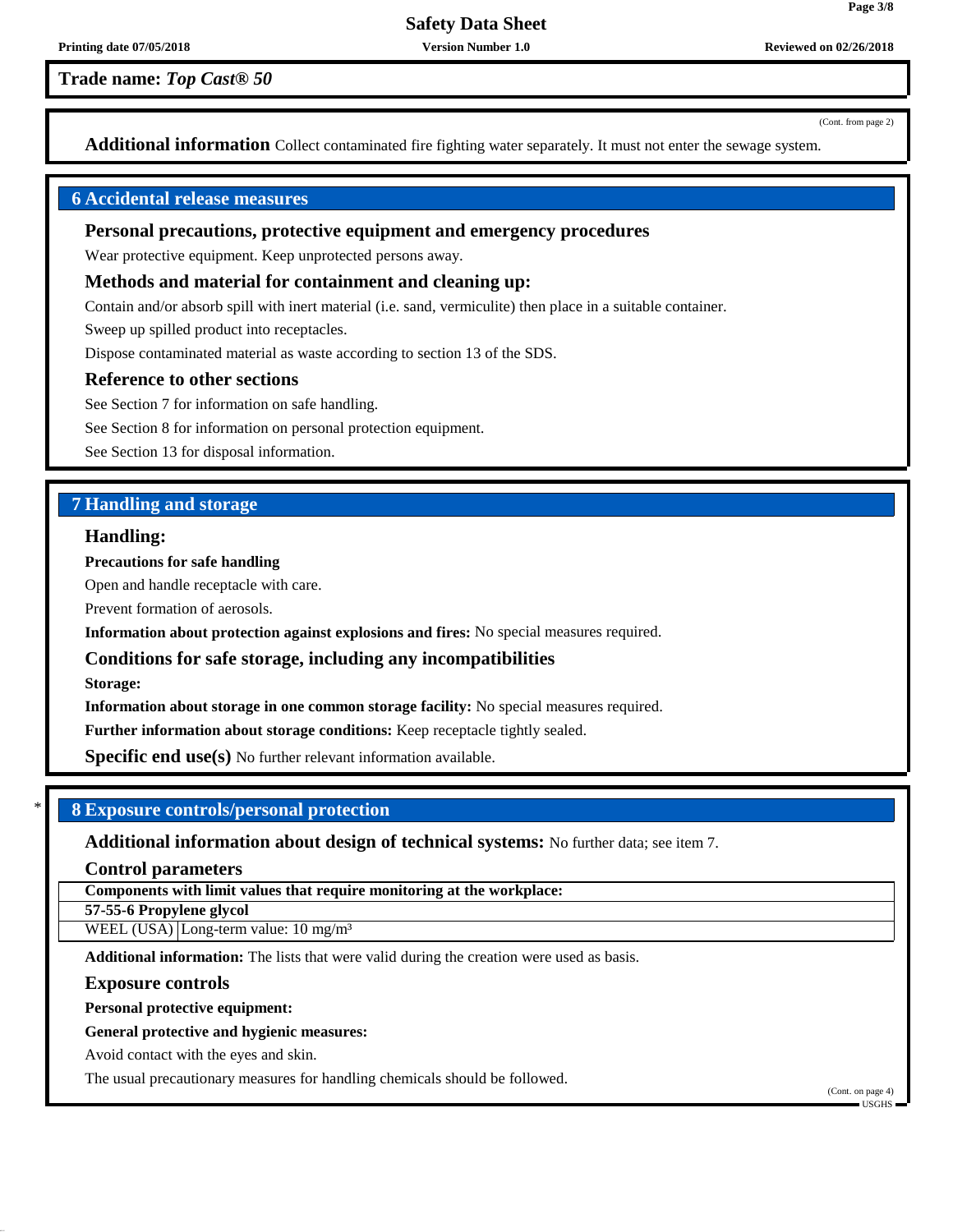(Cont. from page 3)

**Page 4/8**

#### **Breathing equipment:**

Control exposure to ingredients with workplace control parameters if mentioned above. If no ingredients are listed, respiratory protection is generally not required.

If exposure limits are listed and may be exceeded, use approved respiratory protective equipment and filter type appropriate for the listed ingredients. (NIOSH, CEN, etc.).

**Protection of hands:** Gloves should be worn to prevent skin contact and should be impermeable and resistant to the product.

**Material of gloves** Gloves should be worn to prevent skin contact and should be impermeable and resistant to the product.

**Eye protection:**



Safety glasses with side shield protection.

Safety glasses with side shields should be worn to prevent contact due to splashing. Under high vapor mist concentrations, tightly sealed goggles should be worn.



A face shield should also be worn if there is potential exposure to splash or spray.

#### **Body protection:**

Protective work clothing

Use personal protective equipment as required.

Take off contaminated clothing.

| <b>9 Physical and chemical properties</b>                                                                                                                                                        |                                                                                                   |  |  |  |  |
|--------------------------------------------------------------------------------------------------------------------------------------------------------------------------------------------------|---------------------------------------------------------------------------------------------------|--|--|--|--|
| Information on basic physical and chemical properties                                                                                                                                            |                                                                                                   |  |  |  |  |
| <b>General Information</b><br>Appearance:<br>Form:<br>Color:<br>Odor:<br>Odor threshold:                                                                                                         | Liquid<br>According to product specification<br>Characteristic<br>Not determined.                 |  |  |  |  |
| pH-value (~) at 20 $^{\circ}$ C (68 $^{\circ}$ F):<br><b>Change in condition</b><br><b>Melting point/Melting range:</b><br><b>Boiling point/Boiling range:</b><br><b>Flash point:</b><br>Method: | 4<br>Undetermined.<br>100 °C (212 °F)<br>$>100$ °C ( $>212$ °F)<br>(estimated) Aqueous system.    |  |  |  |  |
| <b>Flammability (solid, gaseous):</b><br><b>Ignition temperature:</b>                                                                                                                            | Not applicable.<br>371 °C (699.8 °F)                                                              |  |  |  |  |
| <b>Decomposition temperature:</b><br>Auto igniting:<br>Danger of explosion:                                                                                                                      | Not determined.<br>Product is not self-igniting.<br>Product does not present an explosion hazard. |  |  |  |  |
| <b>Explosion limits:</b><br>Lower:<br><b>Upper:</b>                                                                                                                                              | Not determined.<br>Not determined.                                                                |  |  |  |  |
| Vapor pressure:<br>Density: (~) at 20 °C (68 °F)<br><b>Relative density</b>                                                                                                                      | Not determined.<br>$1 \text{ g/cm}^3$ (8.3 lbs/gal)<br>Not determined.                            |  |  |  |  |
|                                                                                                                                                                                                  |                                                                                                   |  |  |  |  |

USGHS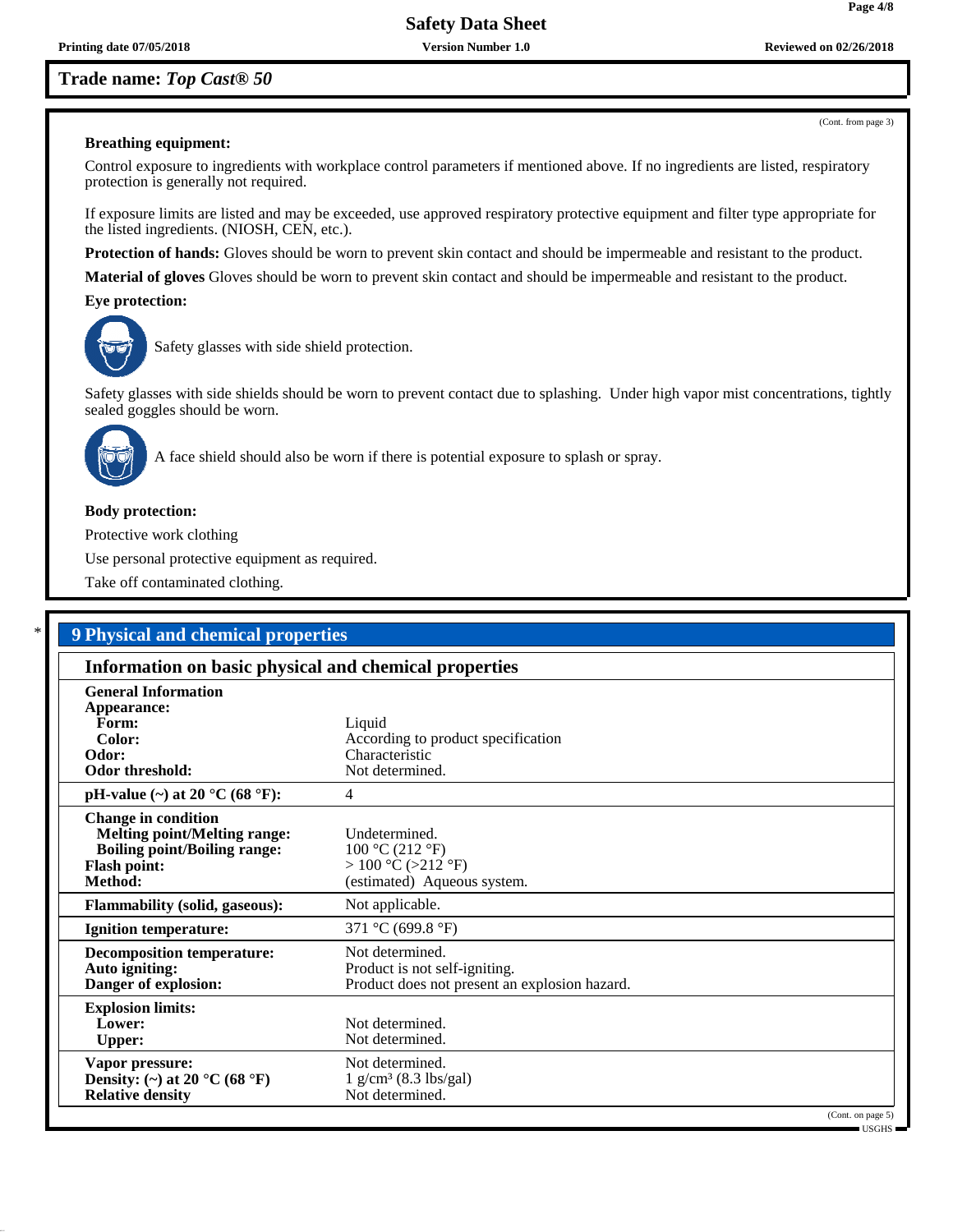# **Trade name:** *Top Cast® 50*

|                                                                 |                                            | (Cont. from page 4) |  |
|-----------------------------------------------------------------|--------------------------------------------|---------------------|--|
| Vapor density                                                   | Not determined.                            |                     |  |
| <b>Evaporation rate</b>                                         | Not determined.                            |                     |  |
| Solubility in / Miscibility with                                |                                            |                     |  |
| Water:                                                          | Fully miscible.                            |                     |  |
|                                                                 | Not determined.                            |                     |  |
| <b>Partition coefficient (n-octanol/water):</b> Not determined. |                                            |                     |  |
| <b>Viscosity:</b>                                               |                                            |                     |  |
| Dynamic:                                                        | Not determined.                            |                     |  |
| Kinematic:                                                      | Not determined.                            |                     |  |
| Molecular weight                                                | Not applicable.                            |                     |  |
| <b>Other information</b>                                        | No further relevant information available. |                     |  |

# **10 Stability and reactivity**

**Reactivity** Stable under normal conditions.

**Chemical stability**

**Thermal decomposition:** No decomposition if used according to specifications.

**Possibility of hazardous reactions** No dangerous reactions known.

**Conditions to avoid** No further relevant information available.

**Incompatible materials:** No further relevant information available.

**Hazardous decomposition products:** Carbon monoxide and carbon dioxide

**Additional information:** See section 7 for information on handling, storage and conditions to be avoided.

# \* **11 Toxicological information**

#### **Information on toxicological effects**

**Acute toxicity:**

**LD/LC50 values relevant for classification:**

**77-92-9 Citric acid** Dermal LD50 6,730 mg/kg (rat)

#### **Primary irritant effect:**

**on the skin:** Causes skin irritation.

**on the eye:** Causes serious eye irritation.

**inhalation:** No irritating effect expected

**Sensitization:** May cause an allergic skin reaction.

**Additional toxicological information:**

**Carcinogenic categories**

**IARC (International Agency for Research on Cancer) Human Carcinogenicity: Group 1- Positive, Group 2A- Probable, Group 2B- Possible, Group 3- Not Classifiable**

13463-67-7 Titanium dioxide 2B

## **NTP (National Toxicology Program)**

**K–Known to be carcinogenic, R–May reasonably be anticipated to be carcinogenic**

None of the ingredients is listed.

(Cont. on page 6) USGHS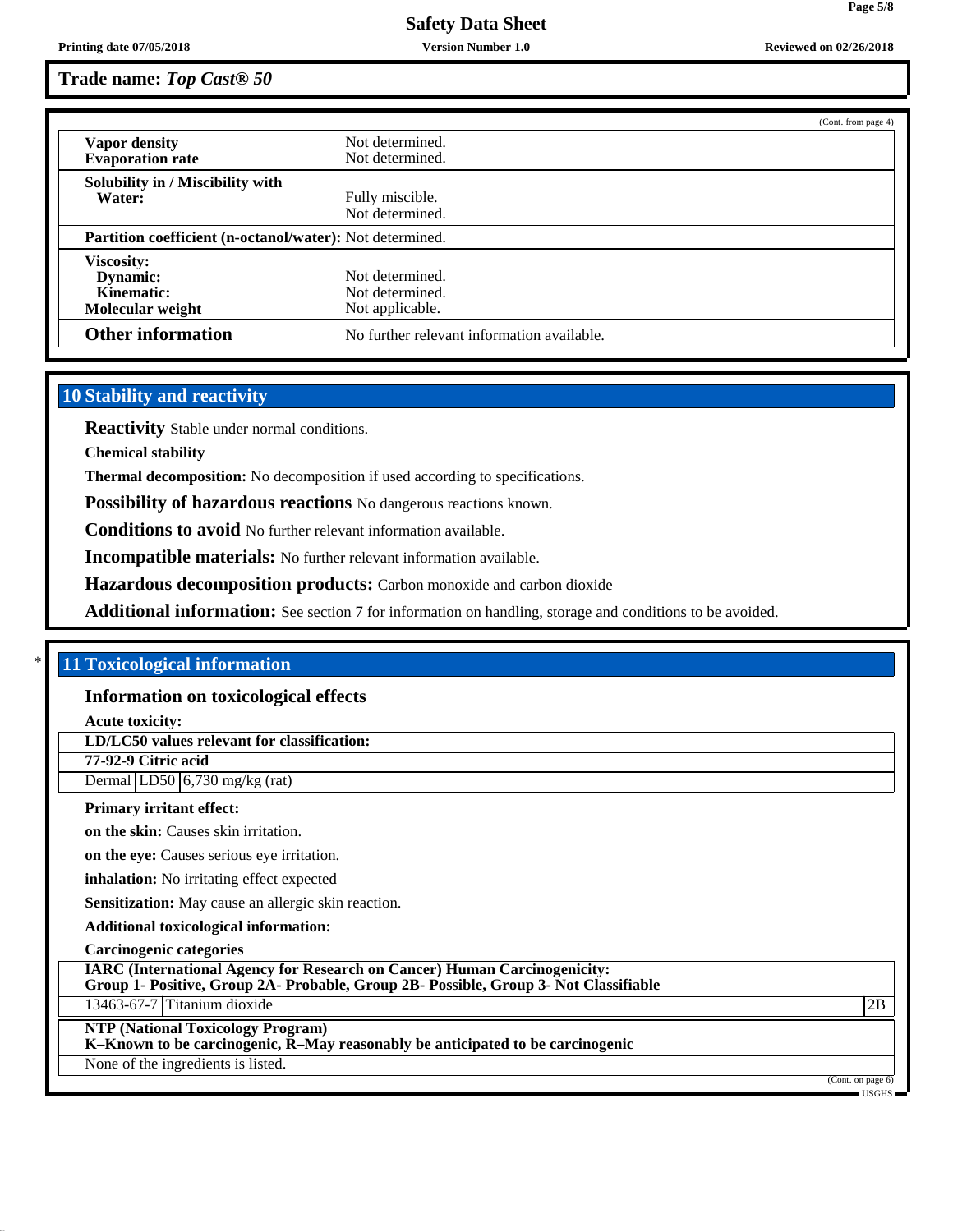**OSHA-Ca (Occupational Safety & Health Administration)**

None of the ingredients is listed.

# **12 Ecological information**

# **Toxicity**

**Aquatic toxicity:** No further relevant information available.

**Persistence and degradability** No further relevant information available.

### **Behavior in environmental systems:**

**Bioaccumulative potential** No further relevant information available.

**Mobility in soil** No further relevant information available.

#### **Additional ecological information:**

**General notes:** Do not allow undiluted product or large quantities of it to reach ground water, water course or sewage system.

## **Results of PBT and vPvB assessment**

**PBT:** Not applicable. **vPvB:** Not applicable.

**Other adverse effects** No further relevant information available.

# **13 Disposal considerations**

# **Disposal methods:**

Consult all regulations (federal, state, provincial, local) or a qualified waste disposal firm when characterizing product for disposal. Dispose of waste in accordance with all applicable regulations.

**Recommendation:**



Must not be disposed of together with household garbage. Do not allow product to reach sewage system.

# **Uncleaned packagings:**

**Recommendation:** Dispose of contents/container in accordance with local/regional/national/international regulations.

| *<br><b>14 Transport information</b>       |                 |                                                          |
|--------------------------------------------|-----------------|----------------------------------------------------------|
| <b>UN-Number</b><br>DOT, IMDG, IATA        | Not applicable. |                                                          |
| UN proper shipping name<br>DOT, IMDG, IATA | Not applicable. |                                                          |
| <b>Transport hazard class(es)</b>          |                 |                                                          |
| DOT, IMDG, IATA<br><b>Class</b>            | Not applicable. |                                                          |
| <b>Packing group</b><br>DOT, IMDG, IATA    | Not applicable. |                                                          |
|                                            |                 | (Cont. on page 7)<br>$\blacksquare$ USGHS $\blacksquare$ |

(Cont. from page 5)

**Page 6/8**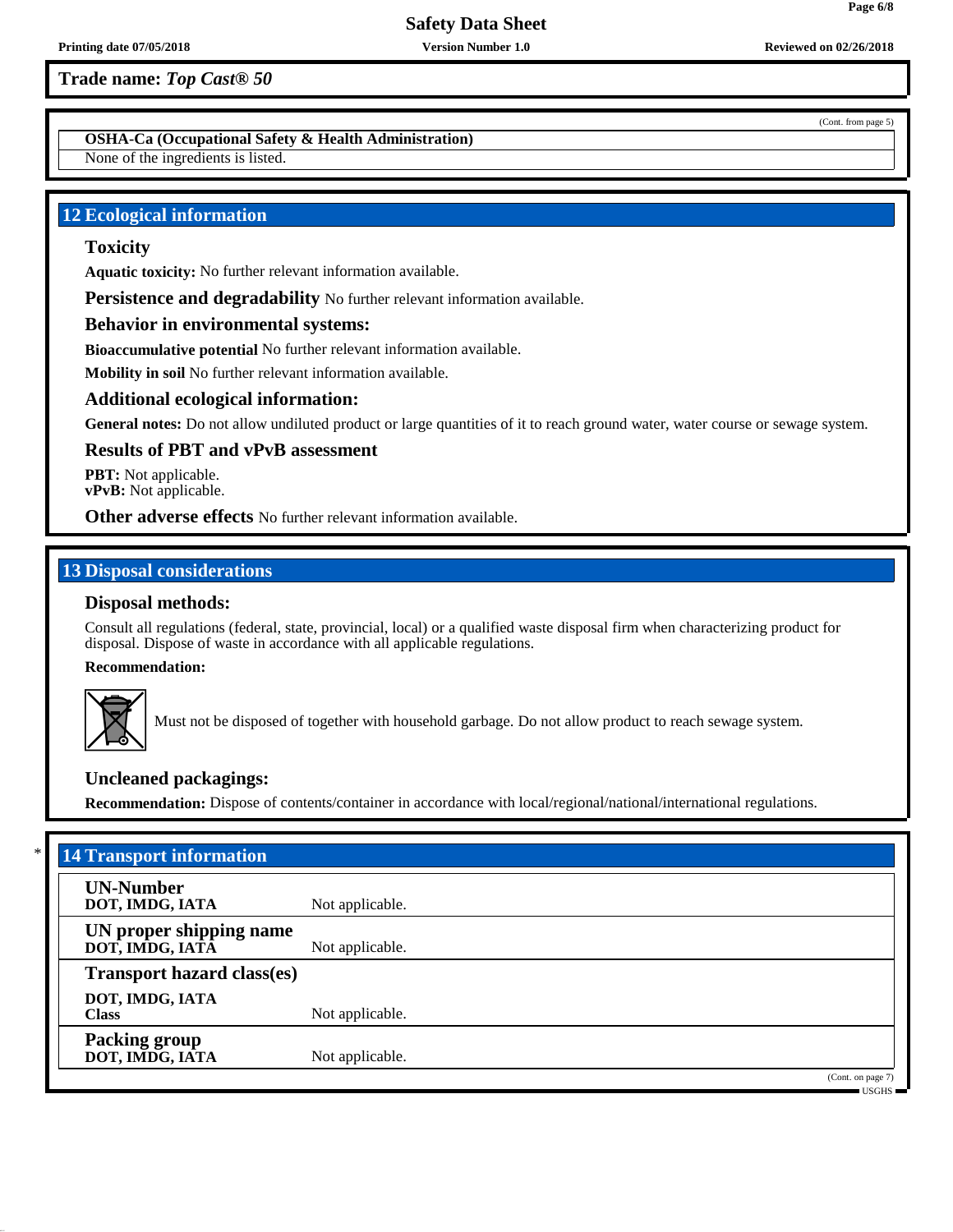|                                                           |                 |  | (Cont. from page 6) |  |
|-----------------------------------------------------------|-----------------|--|---------------------|--|
| <b>Environmental hazards:</b><br><b>Marine pollutant:</b> | No              |  |                     |  |
| <b>Special precautions for user Not applicable.</b>       |                 |  |                     |  |
| <b>Transport/Additional information:</b>                  |                 |  |                     |  |
| <b>DOT</b>                                                |                 |  |                     |  |
| <b>Remarks:</b>                                           | Not Regulated.  |  |                     |  |
| <b>UN</b> "Model Regulation":                             | Not applicable. |  |                     |  |

# **15 Regulatory information**

**SARA (Superfund Amendments and Reauthorization Act)**

**Section 302/304 (extremely hazardous substances):**

None of the ingredients is listed.

**Section 313 Reportable Ingredients (Chemicals present below reporting threshold are exempt):**

None of the ingredients is listed.

**SARA Section 312/Tier I & II Hazard Categories:**

Health Hazard - Skin Corrosion or Irritation

Health Hazard - Respiratory or Skin Sensitization Health Hazard - Serious eye damage or eye irritation

**North America Chemical Inventory Status**

**TSCA (Toxic Substances Control Act - United States):**

All ingredients are listed or exempt from listing unless otherwise noted below.

**CEPA (Canadian DSL):**

All ingredients are listed or exempt from listing unless otherwise noted below.

**Right to Know Ingredient Disclosure:**

1592-23-0 Calcium distearate

68-04-2 Sodium citrate

7732-18-5 Water

**California Proposition 65: (Substances <0.1% unless noted in Section 3)**

**Chemicals known to cause cancer:**

None of the ingredients is listed.

**Chemicals known to cause reproductive toxicity for females:**

None of the ingredients is listed.

**Chemicals known to cause reproductive toxicity for males:**

None of the ingredients is listed.

**Chemicals known to cause developmental toxicity:**

None of the ingredients is listed.

**Carcinogenicity Categories**

**TLV-ACGIH (THE American Conference of Governmental Industrial Hygienists)**

**Human Carcinogen - A1 Confirmed, A2 Suspected, A3 Unknown Relevance, A4 Not Classifiable**

None of the ingredients is listed.

**NIOSH-Cancer (National Institute for Occupational Safety and Health)**

13463-67-7 Titanium dioxide

**Volatile Organic Compounds (VOC) reported per the Emission Standards.** 493 g/L

# **16 Other information**

The data included herein are presented in accordance with various environment, health and safety regulations. It is the responsibility of a recipient of the data to remain currently informed on chemical hazard information, to design and update its own (Cont. on page 8)